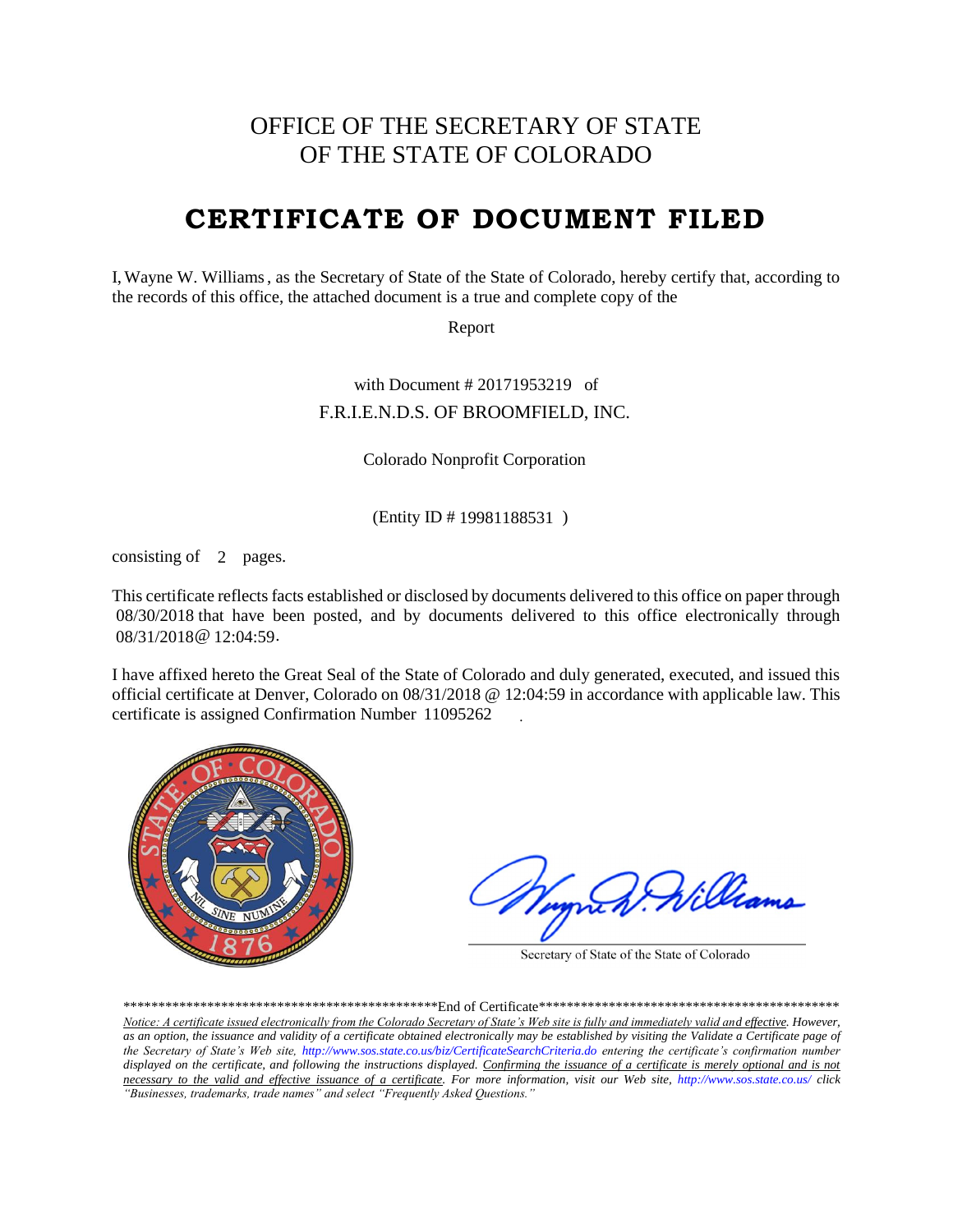

Document must be filed electronically. Paper documents are not accepted. Fees & forms are subject to change. For more information or to print copies of filed documents, visit www.sos.state.co.us. Colorado Secretary of State Date and Time: 12/26/2017 12:55 PM ID Number: 19981188531

Document number: 20171953219 Amount Paid: \$10.00

ABOVE SPACE FOR OFFICE USE ONLY

| filed pursuant to §7-90-301, et seq. and §7-90-501 of the Colorado Revised Statutes (C.R.S) | <b>Periodic Report</b>                                  |                                 |                            |  |  |  |
|---------------------------------------------------------------------------------------------|---------------------------------------------------------|---------------------------------|----------------------------|--|--|--|
| ID number:                                                                                  | 19981188531                                             |                                 |                            |  |  |  |
| Entity name:                                                                                | F.R.I.E.N.D.S. OF BROOMFIELD, INC.                      |                                 |                            |  |  |  |
| Jurisdiction under the law of which the<br>entity was formed or registered:                 | Colorado                                                |                                 |                            |  |  |  |
| 1. Principal office street address:                                                         | 11851 Saulsbury Street<br>(Street name and number)      |                                 |                            |  |  |  |
|                                                                                             | <b>Broomfield</b>                                       | CO.                             | 80020                      |  |  |  |
|                                                                                             | (City)                                                  | (State)<br><b>United States</b> | (Postal/Zip Code)          |  |  |  |
|                                                                                             | $(Province - if applicable)$                            |                                 | $(Country - if not US)$    |  |  |  |
| 2. Principal office mailing address:<br>(if different from above)                           | (Street name and number or Post Office Box information) |                                 |                            |  |  |  |
|                                                                                             | (City)                                                  | (State)                         | (Postal/Zip Code)          |  |  |  |
|                                                                                             | $(Province - if applicable)$                            |                                 | $(Country - if not US)$    |  |  |  |
| 3. Registered agent name: (if an individual)                                                | <b>COUFAL</b><br>(Last)                                 | <b>GINA</b><br>(First)          | K.<br>(Middle)<br>(Suffix) |  |  |  |
| (if a business organization)<br><b>or</b>                                                   |                                                         |                                 |                            |  |  |  |
| 4. The person identified above as registered agent has consented to being so appointed.     |                                                         |                                 |                            |  |  |  |
| 5. Registered agent street address:                                                         | 2140 SNOWMASS CIR                                       |                                 |                            |  |  |  |
|                                                                                             |                                                         | (Street name and number)        |                            |  |  |  |
|                                                                                             | <b>BROOMFIELD</b>                                       | 0                               | 80020                      |  |  |  |
|                                                                                             | (City)                                                  | (State)                         | (Postal/Zip Code)          |  |  |  |
| 6. Registered agent mailing address:<br>(if different from above)                           | (Street name and number or Post Office Box information) |                                 |                            |  |  |  |
|                                                                                             | (City)                                                  | (State)                         | (Postal/Zip Code)          |  |  |  |
|                                                                                             | $(Province - if applicable)$                            | $(Country - if not US)$         |                            |  |  |  |